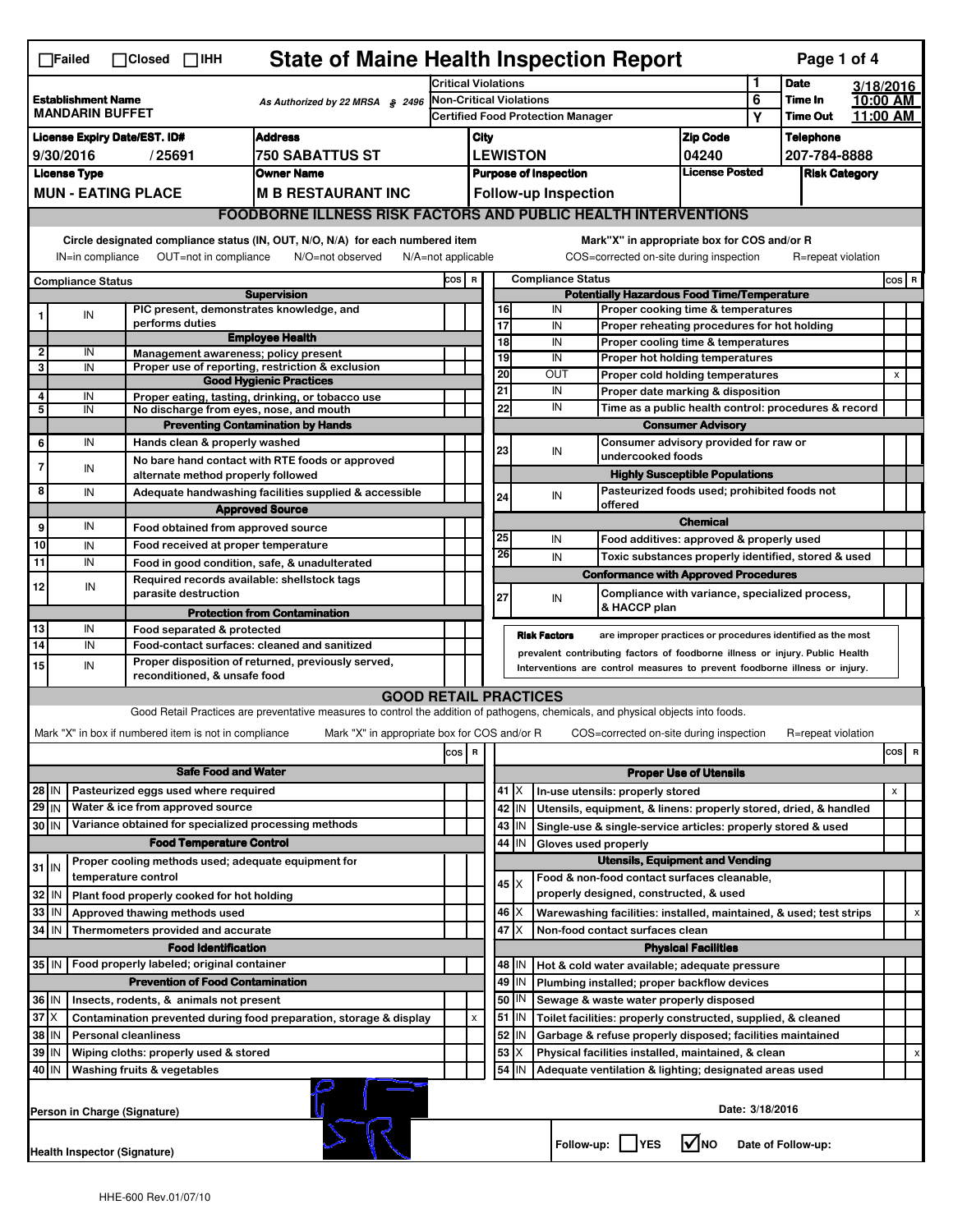|                                                                                                 | Page 2 of 4                     |                                 |                                 |              |     |                   |                                  |
|-------------------------------------------------------------------------------------------------|---------------------------------|---------------------------------|---------------------------------|--------------|-----|-------------------|----------------------------------|
| <b>Establishment Name</b>                                                                       | As Authorized by 22 MRSA § 2496 | 3/18/2016<br>Date               |                                 |              |     |                   |                                  |
| <b>MANDARIN BUFFET</b>                                                                          |                                 |                                 |                                 |              |     |                   |                                  |
| License Expiry Date/EST. ID#<br><b>Address</b><br><b>750 SABATTUS ST</b><br>9/30/2016<br>/25691 |                                 |                                 | City / State<br><b>LEWISTON</b> |              | /ME | Zip Code<br>04240 | <b>Telephone</b><br>207-784-8888 |
|                                                                                                 |                                 | <b>Temperature Observations</b> |                                 |              |     |                   |                                  |
| Location                                                                                        | <b>Temperature</b>              |                                 |                                 | <b>Notes</b> |     |                   |                                  |
| hot water                                                                                       | 110 plus                        |                                 |                                 |              |     |                   |                                  |
| spring rolls                                                                                    | 138                             |                                 |                                 |              |     |                   |                                  |
| garlic and oil                                                                                  | 60                              | discarded                       |                                 |              |     |                   |                                  |
| rice                                                                                            | 145                             | hh                              |                                 |              |     |                   |                                  |
| butter                                                                                          | 68                              | discarded                       |                                 |              |     |                   |                                  |
| chicken                                                                                         | 41                              |                                 |                                 |              |     |                   |                                  |

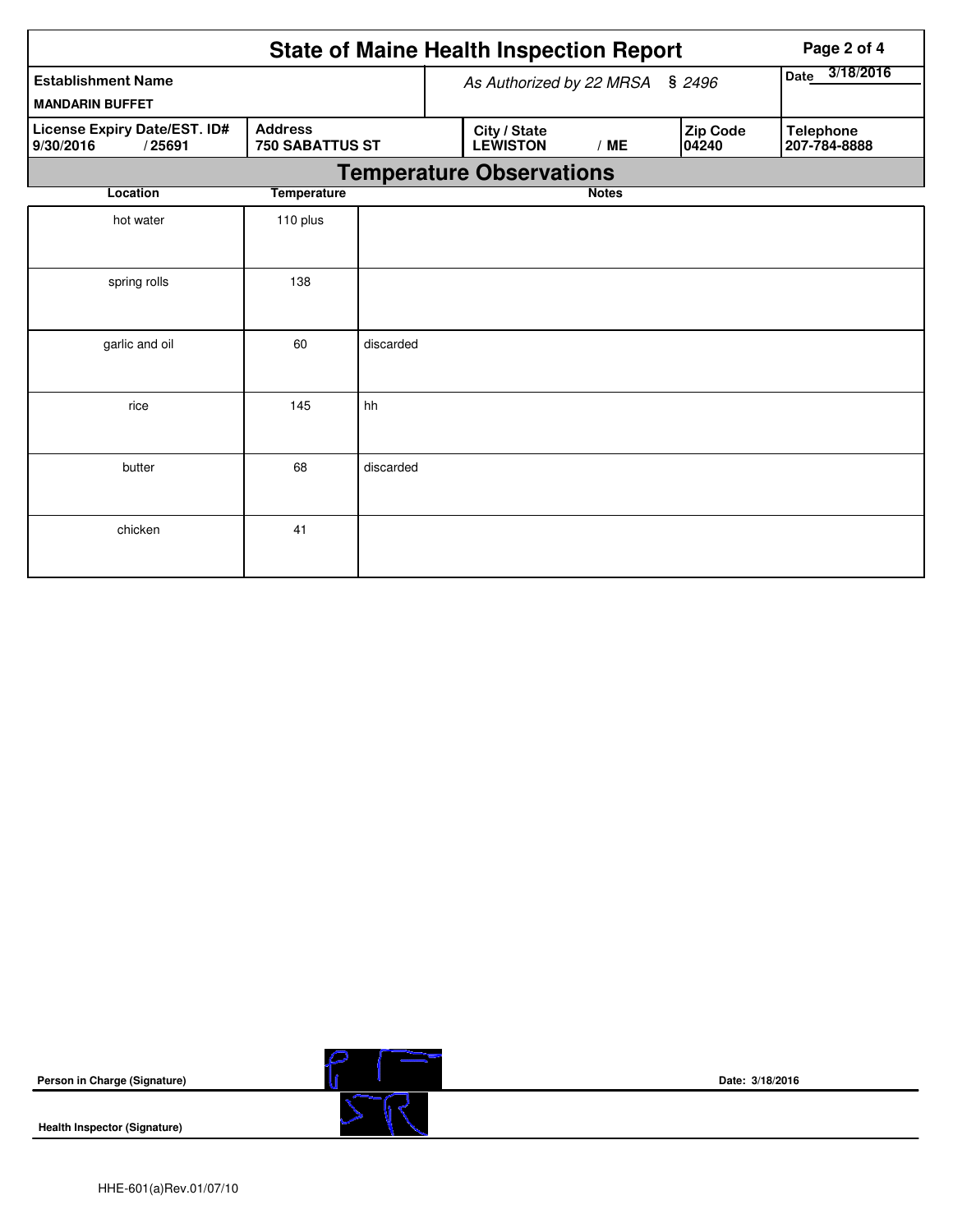|                                                                                                                                | Page 3 of 4                                                                                              |                                        |           |                          |                          |  |  |
|--------------------------------------------------------------------------------------------------------------------------------|----------------------------------------------------------------------------------------------------------|----------------------------------------|-----------|--------------------------|--------------------------|--|--|
| <b>Establishment Name</b>                                                                                                      |                                                                                                          |                                        |           |                          | 3/18/2016<br><b>Date</b> |  |  |
| <b>MANDARIN BUFFET</b>                                                                                                         |                                                                                                          |                                        |           |                          |                          |  |  |
| License Expiry Date/EST. ID#<br>9/30/2016<br>/25691                                                                            | <b>Address</b><br><b>750 SABATTUS ST</b>                                                                 | City / State<br><b>LEWISTON</b>        | <b>ME</b> | <b>Zip Code</b><br>04240 |                          |  |  |
|                                                                                                                                |                                                                                                          |                                        |           |                          |                          |  |  |
|                                                                                                                                | Violations cited in this report must be corrected within the time frames below, or as stated in sections | 8-405.11 and 8-406.11 of the Food Code |           |                          |                          |  |  |
| 20: 3-501.16.(A).(2): C: PHF not maintained at 41 F or less.                                                                   |                                                                                                          |                                        |           |                          |                          |  |  |
| INSPECTOR NOTES: Garlic and oil and butter out of temp discarded                                                               |                                                                                                          |                                        |           |                          |                          |  |  |
| 37: 3-305.11: N: Food not protected from contamination during storage.                                                         |                                                                                                          |                                        |           |                          |                          |  |  |
| INSPECTOR NOTES: potatoes stored on floor                                                                                      |                                                                                                          |                                        |           |                          |                          |  |  |
|                                                                                                                                |                                                                                                          |                                        |           |                          |                          |  |  |
| 41: 3-304.12: N: Improper between-use storage of in-use utensils.                                                              |                                                                                                          |                                        |           |                          |                          |  |  |
| INSPECTOR NOTES: need scoops with handles                                                                                      |                                                                                                          |                                        |           |                          |                          |  |  |
| 45: 4-202.15: N: Can openers improperly designed and constructed.                                                              |                                                                                                          |                                        |           |                          |                          |  |  |
| INSPECTOR NOTES: clean can opener                                                                                              |                                                                                                          |                                        |           |                          |                          |  |  |
| 46: 4-302.14: N: No chemical test kit available.                                                                               |                                                                                                          |                                        |           |                          |                          |  |  |
| INSPECTOR NOTES: need sanitizer test strips-have wrong ones                                                                    |                                                                                                          |                                        |           |                          |                          |  |  |
|                                                                                                                                |                                                                                                          |                                        |           |                          |                          |  |  |
| 47: 4-602.13: N: Non-food contact surfaces are not cleaned at a frequency necessary to preclude accumulation of soil residues. |                                                                                                          |                                        |           |                          |                          |  |  |
| <b>INSPECTOR NOTES: clean exterior of trash cans</b>                                                                           |                                                                                                          |                                        |           |                          |                          |  |  |
| 53: 6-501.12: N: The physical facilities are not clean.                                                                        |                                                                                                          |                                        |           |                          |                          |  |  |
| INSPECTOR NOTES: clean in back of all equipment walls-floors-clean walk-in cooler floor water & grease                         |                                                                                                          |                                        |           |                          |                          |  |  |
|                                                                                                                                |                                                                                                          |                                        |           |                          |                          |  |  |





**Date: 3/18/2016**